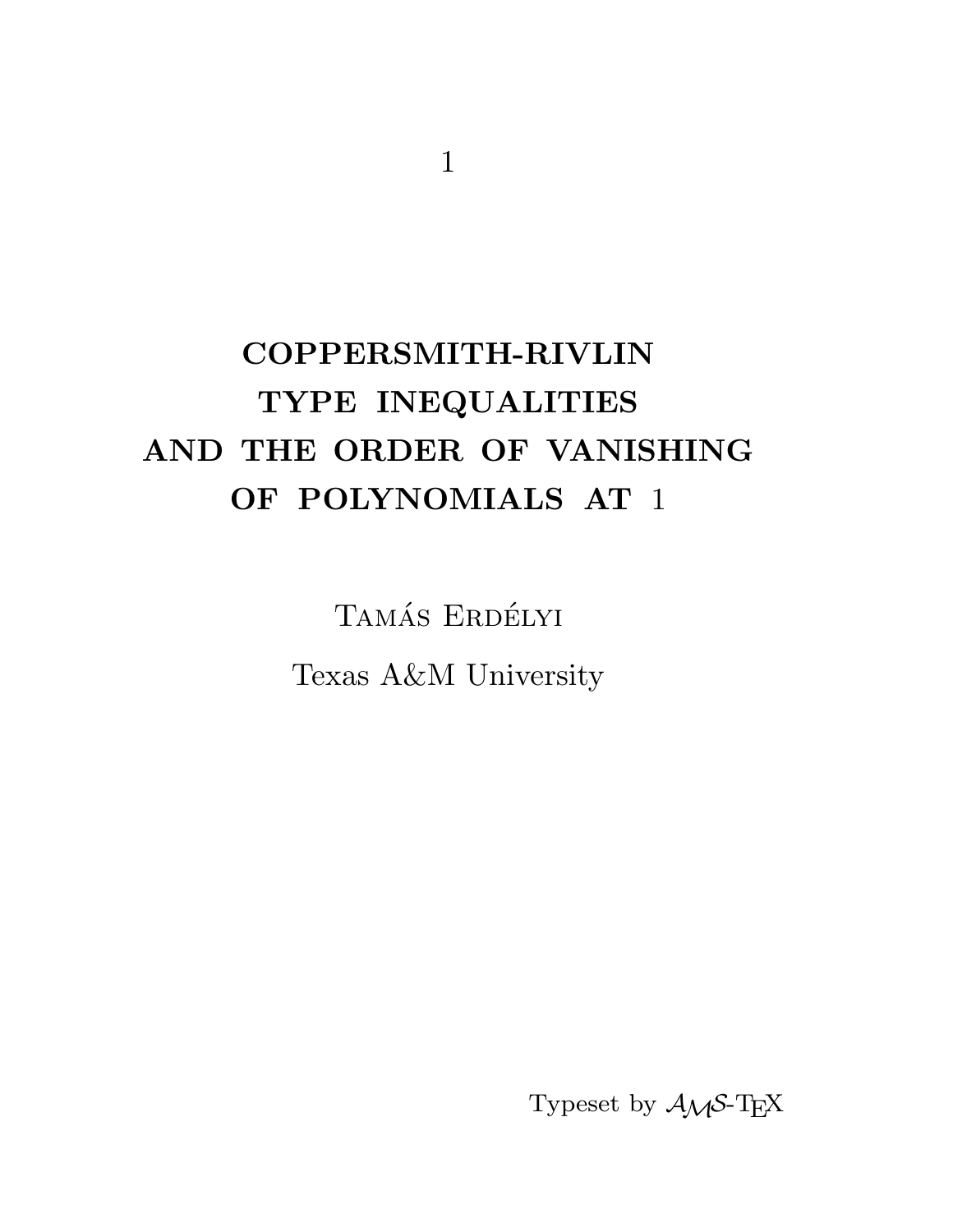## 1. INTRODUCTION AND NOTATION

In [B-99] and [B-13] we (P. Borwein, T.E., and G. Kós) examined a number of problems concerning polynomials with coefficients restricted in various ways. We were particularly interested in how small such polynomials can be on  $[0, 1]$ . For example, we proved that there are absolute constants  $c_1 > 0$  and  $c_2 > 0$  such that

$$
e^{-c_1\sqrt{n}} \le \min_{0 \ne Q \in \mathcal{F}_n} \left\{ \max_{x \in [0,1]} |Q(x)| \right\} \le e^{-c_2\sqrt{n}}
$$

for every  $n \geq 2$ , where  $\mathcal{F}_n$  denotes the set of all polynomials of degree at most  $n$  with coefficients from  $\{-1,0,1\}.$ 

Littlewood considered minimization problems of this variety on the unit disk. His most famous, now solved, conjecture was that the  $L_1$  norm of an element  $f \in \mathcal{F}_n$  on the unit circle grows at least as fast as  $c \log N$ , where N is the number of non-zero coefficients in  $f$  and  $c > 0$  is an absolute constant.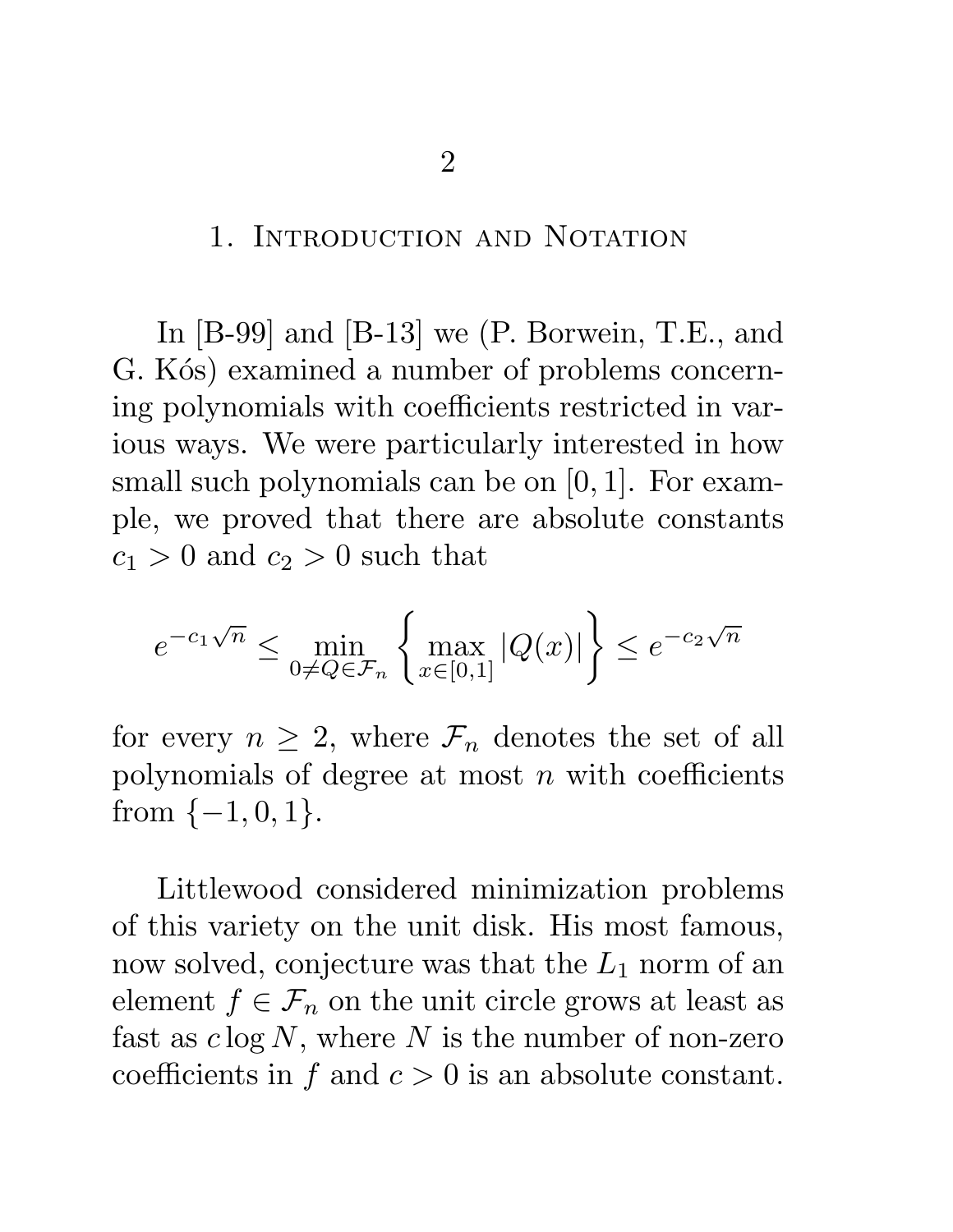When the coefficients are required to be integers, the questions have a Diophantine nature and have been studied from a variety of points of view.

One key to the analysis is a study of the related problem of giving an upper bound for the multiplicity of the zero these restricted polynomials can have at 1. In [B-99] and [B-13] we answer this latter question precisely for the class of polynomials of the form n

$$
Q(x) = \sum_{j=0}^{n} a_j x^j,
$$

 $|a_j| \leq 1$ ,  $a_j \in \mathbb{C}$ ,  $j = 1, 2, ..., n$ , with fixed  $|a_0| \neq 0$ .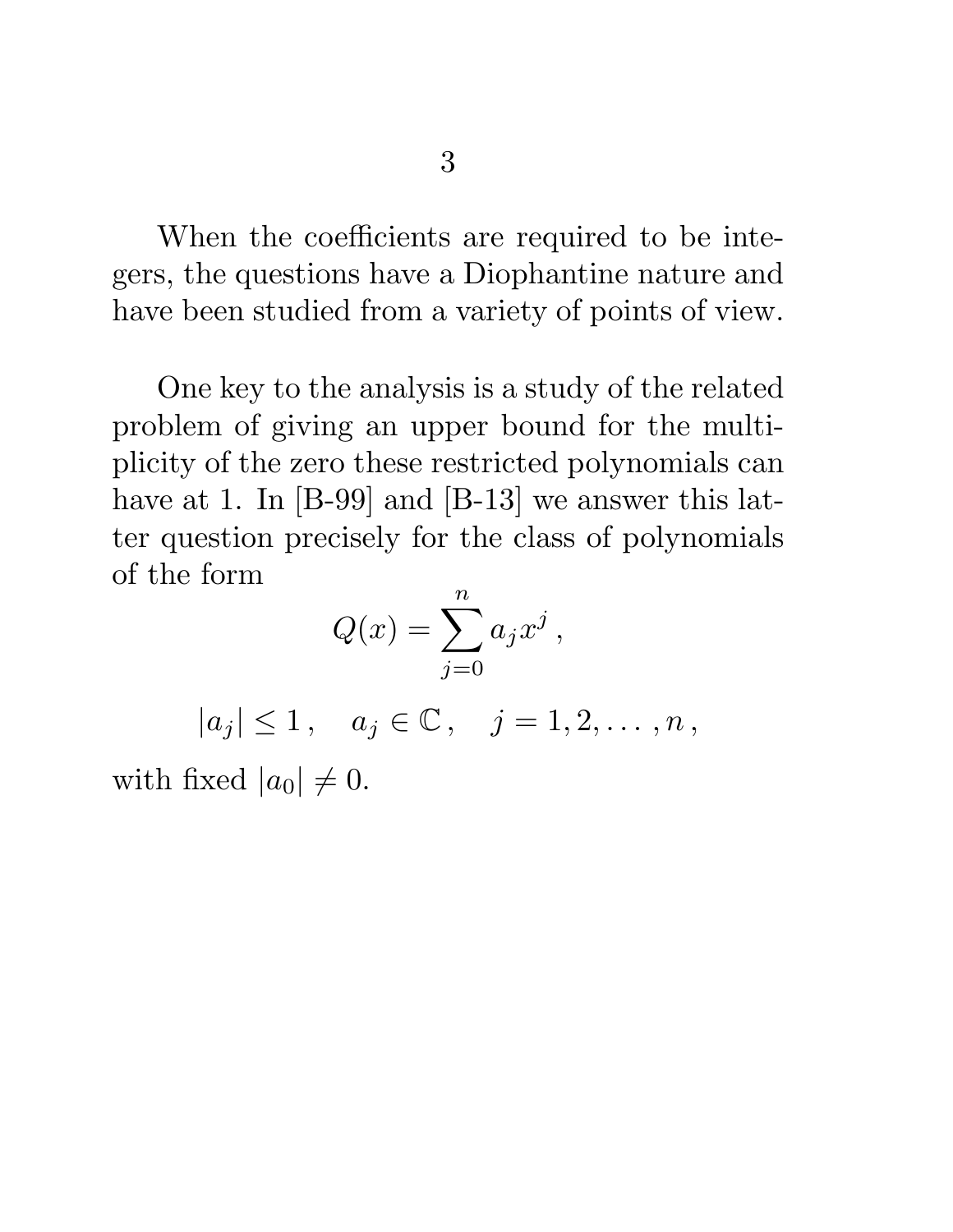Various forms of these questions have attracted considerable study, though rarely have precise answers been possible to give. Indeed, the classical, much studied, and presumably very difficult problem of Prouhet, Tarry, and Escott rephrases as a question of this variety. (Precisely: what is the maximal vanishing at 1 of a polynomial with integer coefficients with  $l_1$  norm  $2n$ ? It is conjectured to be  $n.$ )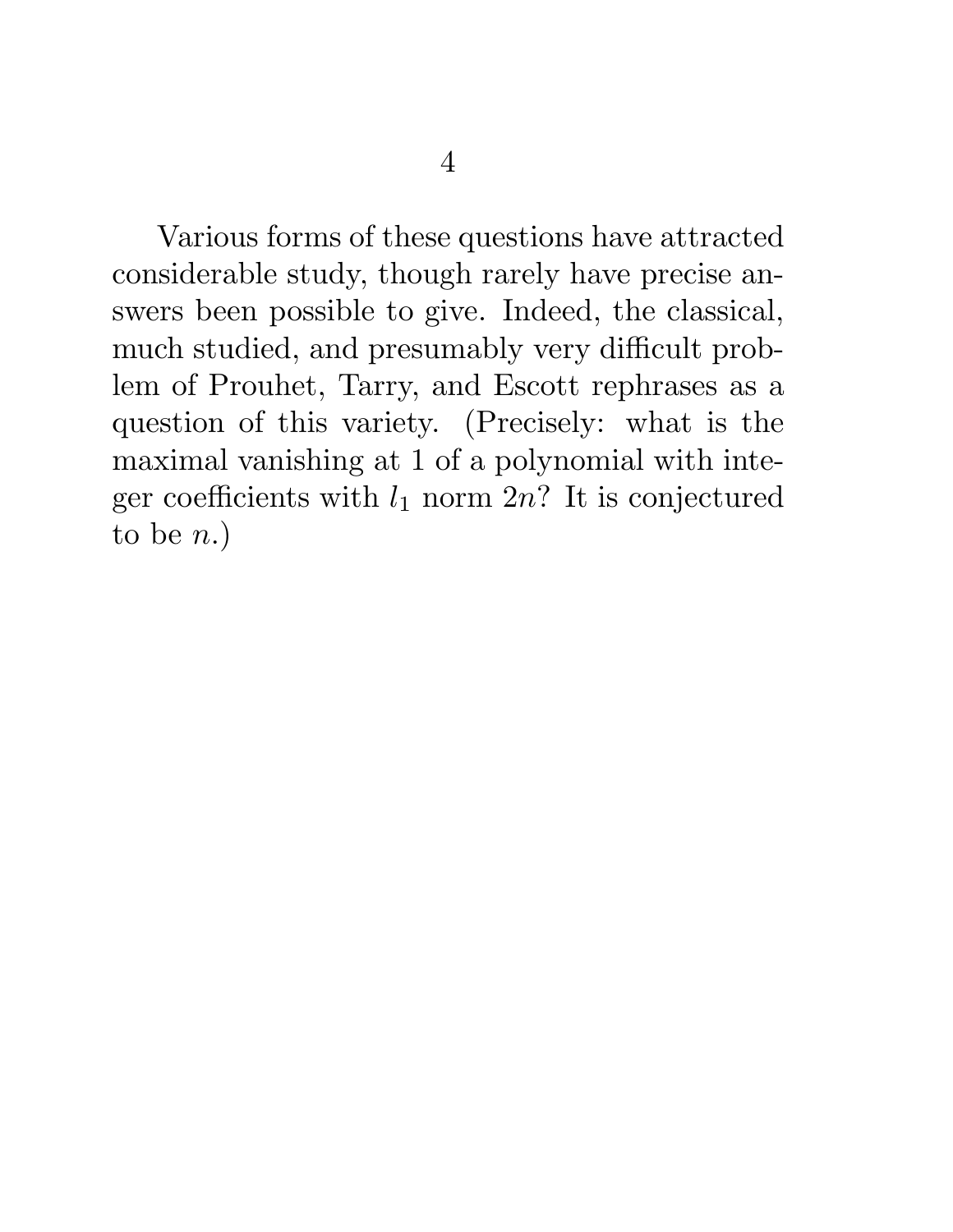For  $n \in \mathbb{N}, L > 0$ , and  $p \ge 1$  let  $\kappa_p(n, L)$  be the largest possible value of  $k$  for which there is a polynomial  $Q \neq 0$  of the form

$$
Q(x) = \sum_{j=0}^{n} a_j x^j, \qquad a_j \in \mathbb{C},
$$

$$
|a_0| \ge L\left(\sum_{j=1}^n |a_j|^p\right)^{1/p},
$$

such that  $(x-1)^k$  divides  $Q(x)$ .

For  $n \in \mathbb{N}$  and  $L > 0$  let  $\kappa_{\infty}(n, L)$  the largest possible value of k for which there is a polynomial  $Q \neq 0$  of the form

$$
Q(x) = \sum_{j=0}^{n} a_j x^j, \qquad a_j \in \mathbb{C},
$$

$$
|a_0| \ge L \max_{1 \le j \le n} |a_j| \,,
$$

such that  $(x-1)^k$  divides  $Q(x)$ .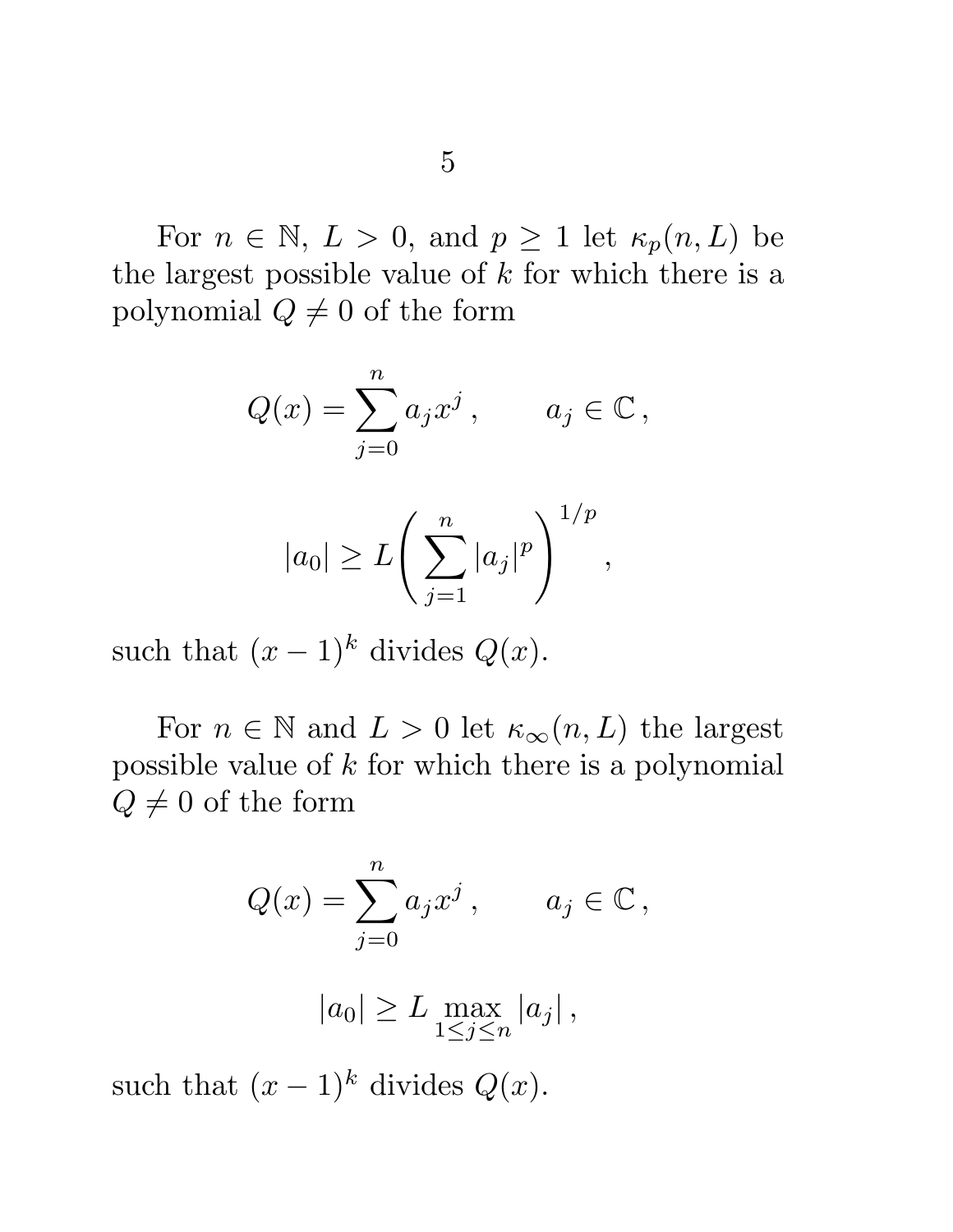In [B-99] we proved that there is an absolute constant  $c_3 > 0$  such that

$$
\min\left\{\frac{1}{6}\sqrt{(n(1-\log L)}-1, n\right\} \le \kappa_{\infty}(n, L)
$$

$$
\le \min\left\{c_3\sqrt{n(1-\log L)}, n\right\}
$$

for every  $n \in \mathbb{N}$  and  $L \in (0,1]$ . However, we were far from being able to establish the right result in the case of  $L \geq 1$ . In [B-13] we proved the right order of magnitude of  $\kappa_{\infty}(n,L)$  and  $\kappa_2(n,L)$  in the case of  $L \geq 1$ . Our results in [B-99] and [B-13] sharpen and generalize results of Schur [Sch-33], Amoroso [A-90], Bombieri and Vaaler [B-87], and Hua [H-82] who gave versions of this result for polynomials with integer coefficients. Our results in [B-99] have turned out to be related to a number of recent papers from a rather wide range of research areas.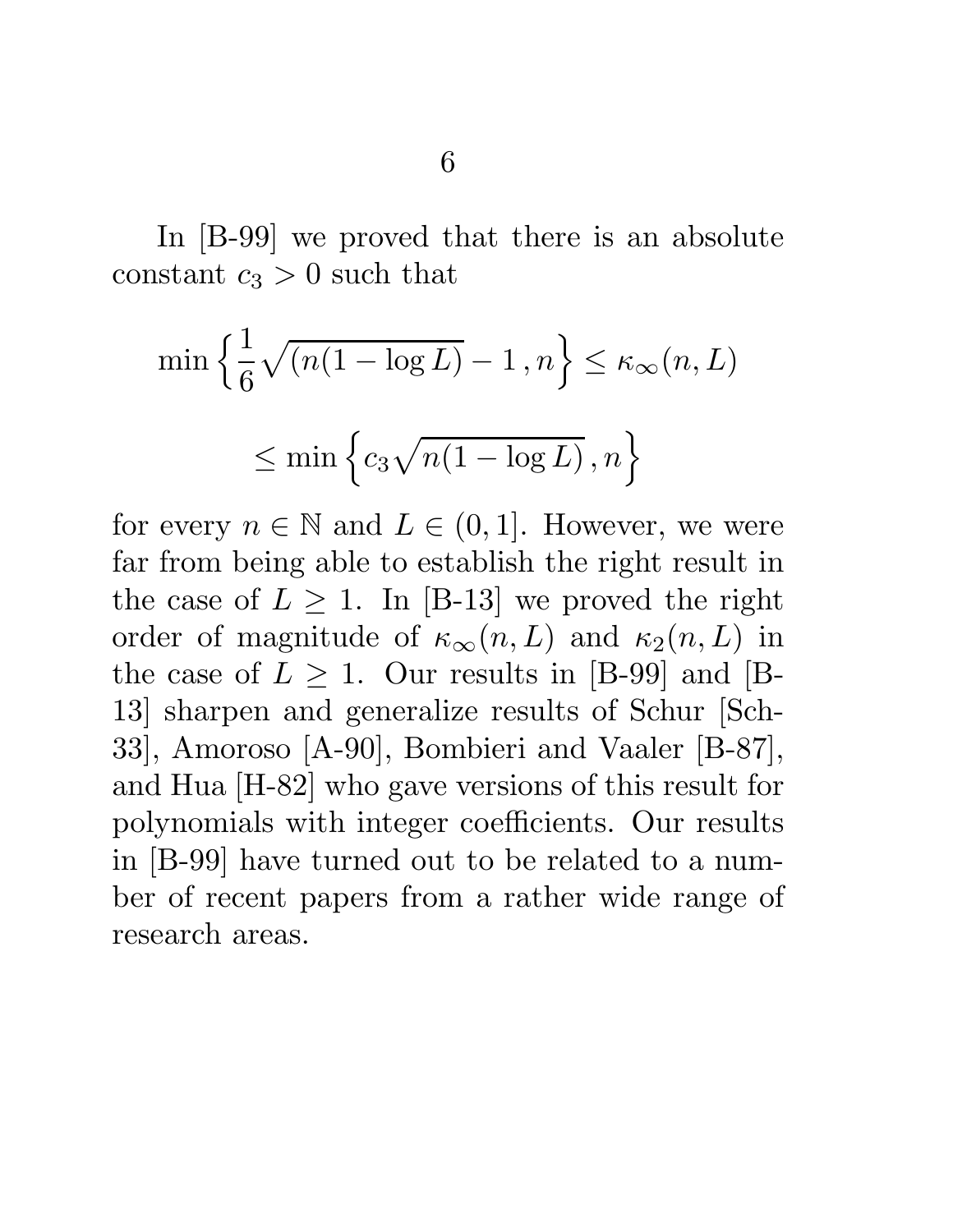For  $n \in \mathbb{N}, L > 0$ , and  $q \ge 1$  let  $\mu_q(n, L)$  be the smallest value of  $k$  for which there is a polynomial of degree k with complex coefficients such that

$$
|Q(0)| > \frac{1}{L} \left( \sum_{j=1}^{n} |Q(j)|^q \right)^{1/q}.
$$

For  $n \in \mathbb{N}$  and  $L > 0$  let  $\mu_{\infty}(n, L)$  be the smallest value of  $k$  for which there is a polynomial of degree k with complex coefficients such that

$$
|Q(0)| > \frac{1}{L} \max_{j \in \{1, 2, \dots, n\}} |Q(j)|.
$$

It is a simple consequence of Hölder's inequality (see Lemma 3.6) that

$$
\kappa_p(n, L) \le \mu_q(n, L)
$$

whenever  $n \in \mathbb{N}, L > 0, 1 \leq p, q \leq \infty$ , and

$$
1/p+1/q=1.
$$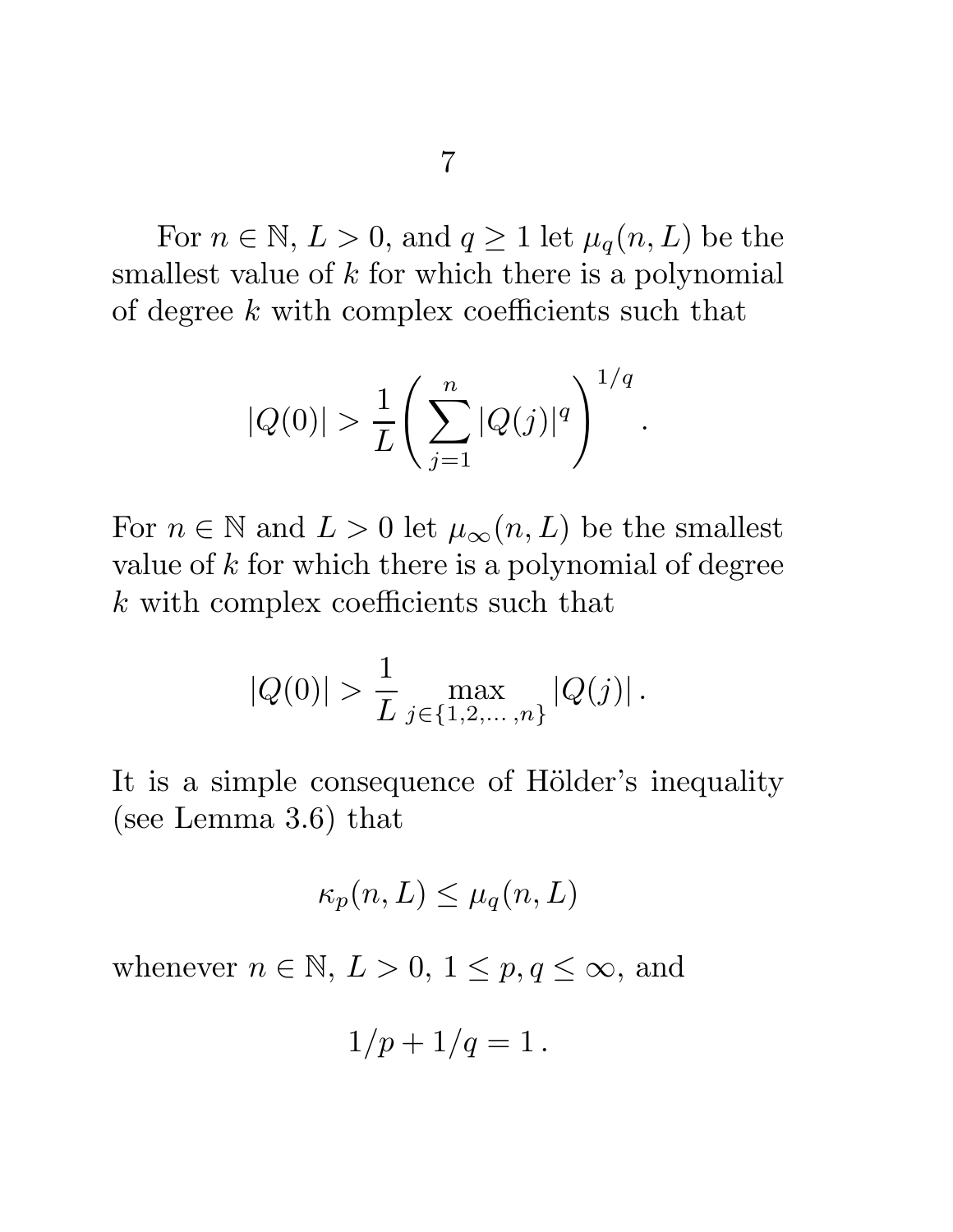In [E15] we find the the size of  $\kappa_p(n,L)$  and  $\mu_q(n,L)$  for all  $n \in \mathbb{N}, L > 0$ , and  $1 \leq p, q \leq$  $\infty$ . The result about  $\mu_{\infty}(n,L)$  is due to Coppersmith and Rivlin, [C-92], but our proof presented in [E15] is completely different and much shorter even in that special case.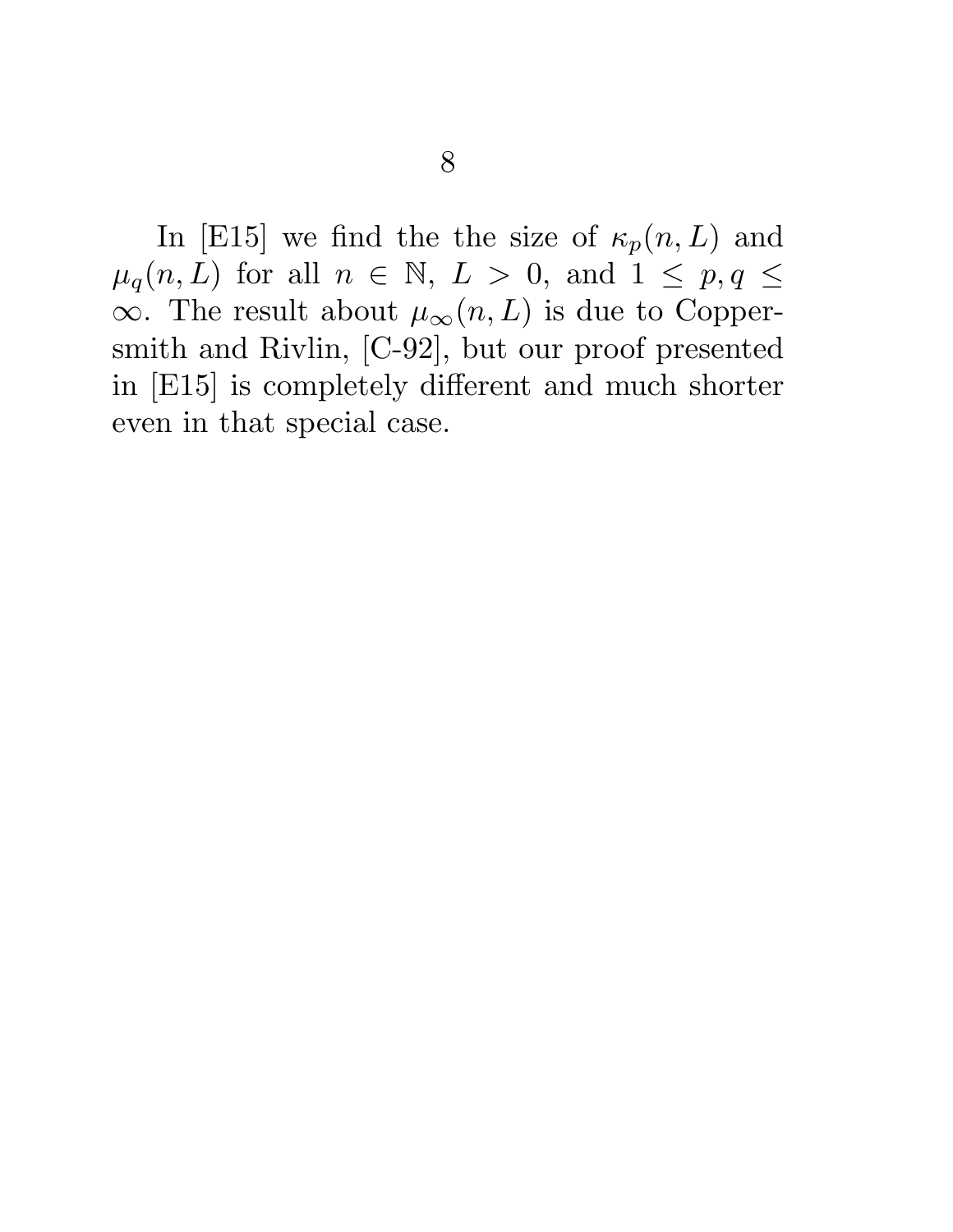# 2 New Results

**Theorem 2.1.** Let  $p \in (1,\infty]$  and  $q \in [1,\infty)$ satisfy  $1/p+1/q=1$ . There are absolute constants  $c_1 > 0$  and  $c_2 > 0$  such that

$$
\sqrt{n}(c_1L)^{-q/2} - 1 \le \kappa_p(n, L) \le \mu_q(n, L)
$$
  

$$
\le \sqrt{n}(c_2L)^{-q/2} + 2
$$

for every  $n \in \mathbb{N}$  and  $L > 1/2$ , and

$$
c_3 \min\left\{\sqrt{n(-\log L)}, n\right\} \le \kappa_p(n, L) \le \mu_q(n, L)
$$
  

$$
\le c_4 \min\left\{\sqrt{n(-\log L)}, n\right\} + 4
$$

for every  $n \in \mathbb{N}$  and  $L \in (0, 1/2]$ . Here  $c_1 := 1/53$ ,  $c_2 := 40, c_3 := 2/7, and c_4 := 13 are appropriate$ choices.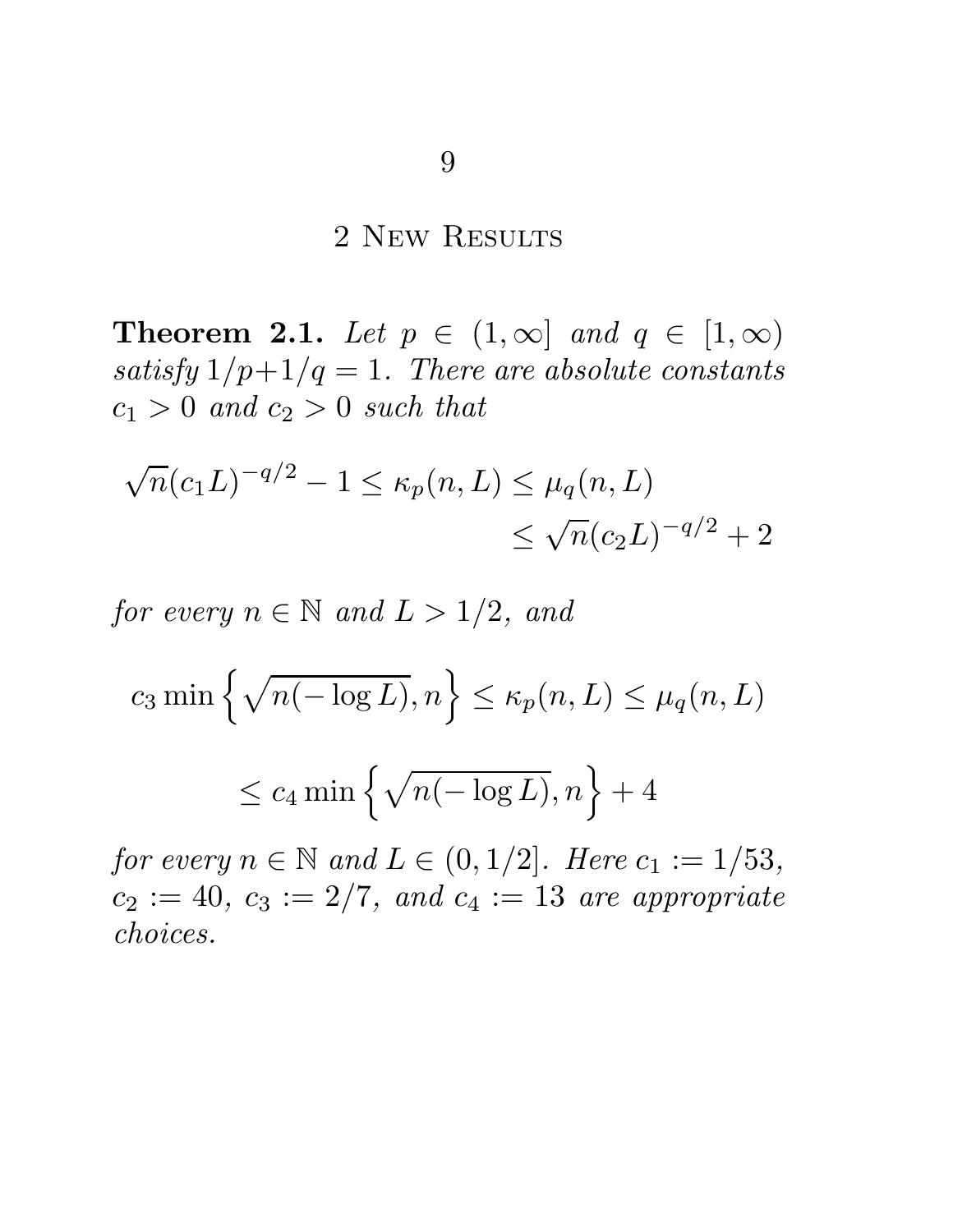**Theorem 2.2.** There are absolute constants  $c_1 >$ 0 and  $c_2 > 0$  such that

$$
c_1 \sqrt{n(1-L)} - 1 \le \kappa_1(n, L) \le \mu_\infty(n, L)
$$
  
\$\le c\_2 \sqrt{n(1-L)} + 1\$

for every  $n \in \mathbb{N}$  and  $L \in (1/2, 1]$ , and

$$
c_3 \min\left\{\sqrt{n(-\log L)}, n\right\} \le \kappa_1(n, L) \le \mu_\infty(n, L)
$$
  

$$
\le c_4 \min\left\{\sqrt{n(-\log L)}, n\right\} + 4
$$

for every  $n \in \mathbb{N}$  and  $L \in (0, 1/2]$ . Note that  $\kappa_1(n,L) = \mu_\infty(n,L) = 0$  for every  $n \in \mathbb{N}$  and  $L > 1$ . Here  $c_1 := 1/5$ ,  $c_2 := 1$ ,  $c_3 := 2/7$ , and  $c_4 := 13$  are appropriate choices.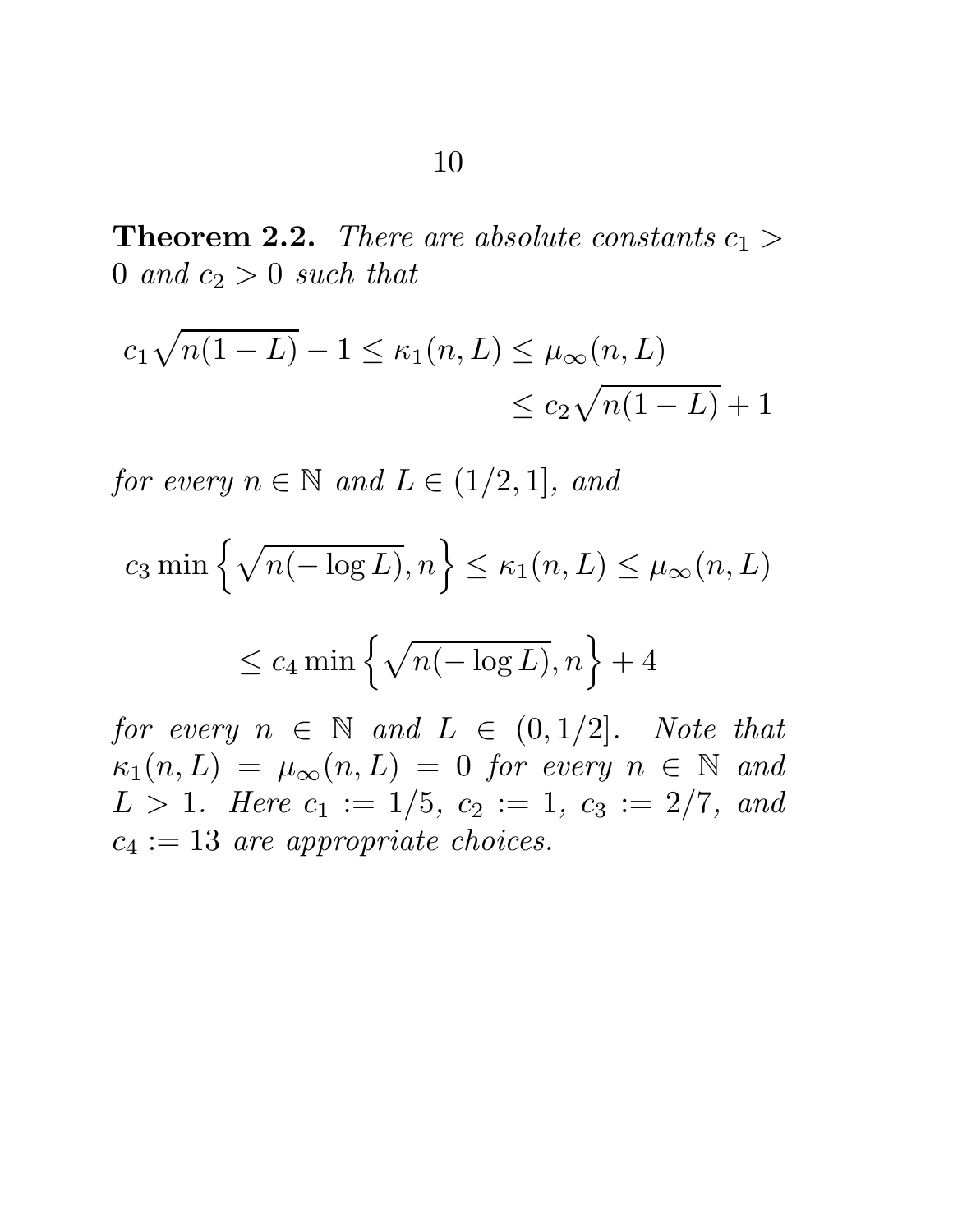#### 3. Lemmas

The following lemma is a simple observation.

**Lemma 3.5.** Let  $P \neq 0$  be a polynomial of the form  $P(x) = \sum_{j=0}^{n} a_j x^j$ . Then  $(x-1)^k$  divides  $P$ if and only if  $\sum_{j=0}^{n} a_j Q(j) = 0$  for all polynomials  $Q \in \mathcal{P}_{k-1}^c$ .

Our next lemma is a simple consequence of Hölder's inequality.

**Lemma 3.6.** Let  $1 \le p, q \le \infty$  and  $1/p+1/q = 1$ . Then for every  $n \in \mathbb{N}$  and  $L > 0$ , we have

$$
\kappa_p(n,L) \leq \mu_q(n,L) .
$$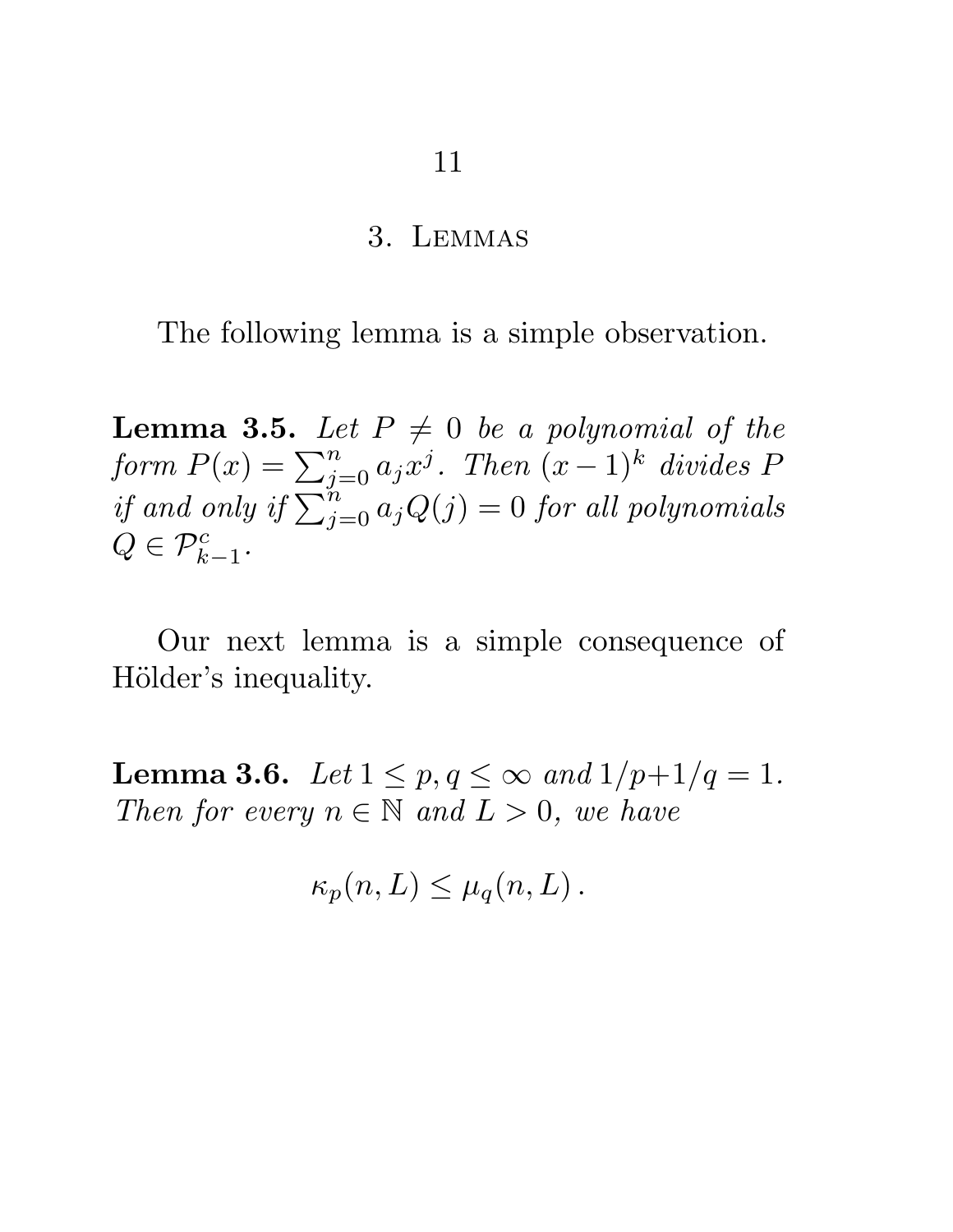*Proof of Lemma 3.6.* Let  $p, q \in (1, \infty)$ , the result in the cases

$$
p = 1, q = \infty
$$
 and  $p = \infty, q = 1$ 

can be proved similarly with straightforward modification of the proof. Let  $m := \mu_q(n,L)$ . Let Q be a polynomial of degree  $m$  with complex coefficients such that

$$
|Q(0)| > \frac{1}{L} \left( \sum_{j=1}^{n} |Q(j)|^q \right)^{1/q}
$$

.

Now let  $P$  be a polynomial of the form

$$
P(x) = \sum_{j=0}^{n} a_j x^j, \qquad |a_0| \ge L\left(\sum_{j=1}^{n} |a_j|^p\right)^{1/p},
$$

$$
a_j \in \mathbb{C}.
$$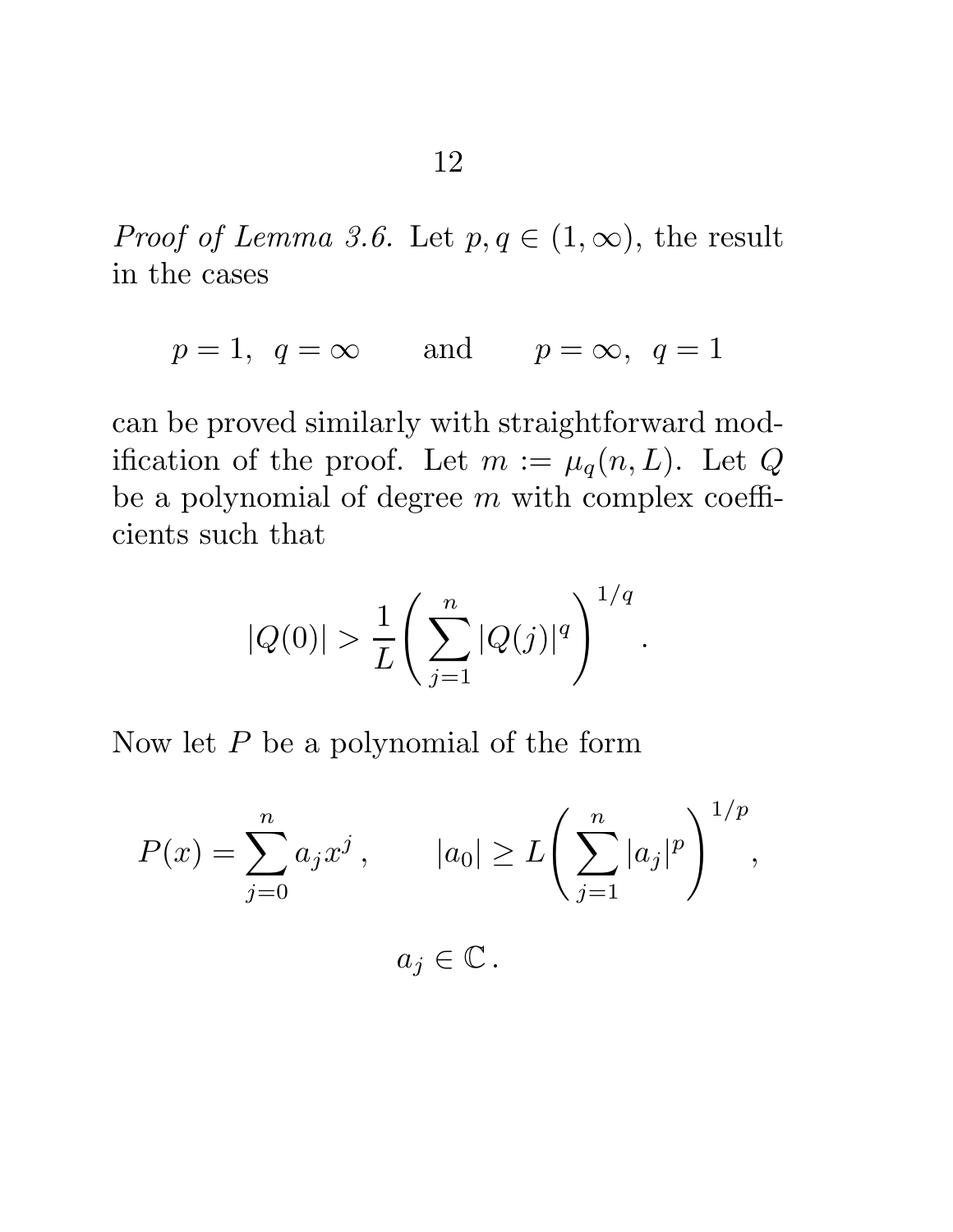It follows from Hölder's inequality that

$$
\left| \sum_{j=1}^{n} a_j Q(j) \right| \leq \left( \sum_{j=1}^{n} |a_j|^p \right)^{1/p} \left( \sum_{j=1}^{n} |Q(j)|^q \right)^{1/q}
$$

$$
< \frac{|a_0|}{L} L|Q(0)| = |a_0 Q(0)|.
$$

Then  $\sum_{j=0}^{n} a_j Q(j) \neq 0$ , and hence Lemma 3.5 implies that  $(x - 1)^{m+1}$  does not divide P. We conclude that  $\kappa_p(n, L) \leq m = \mu_q(n, L)$ .  $\Box$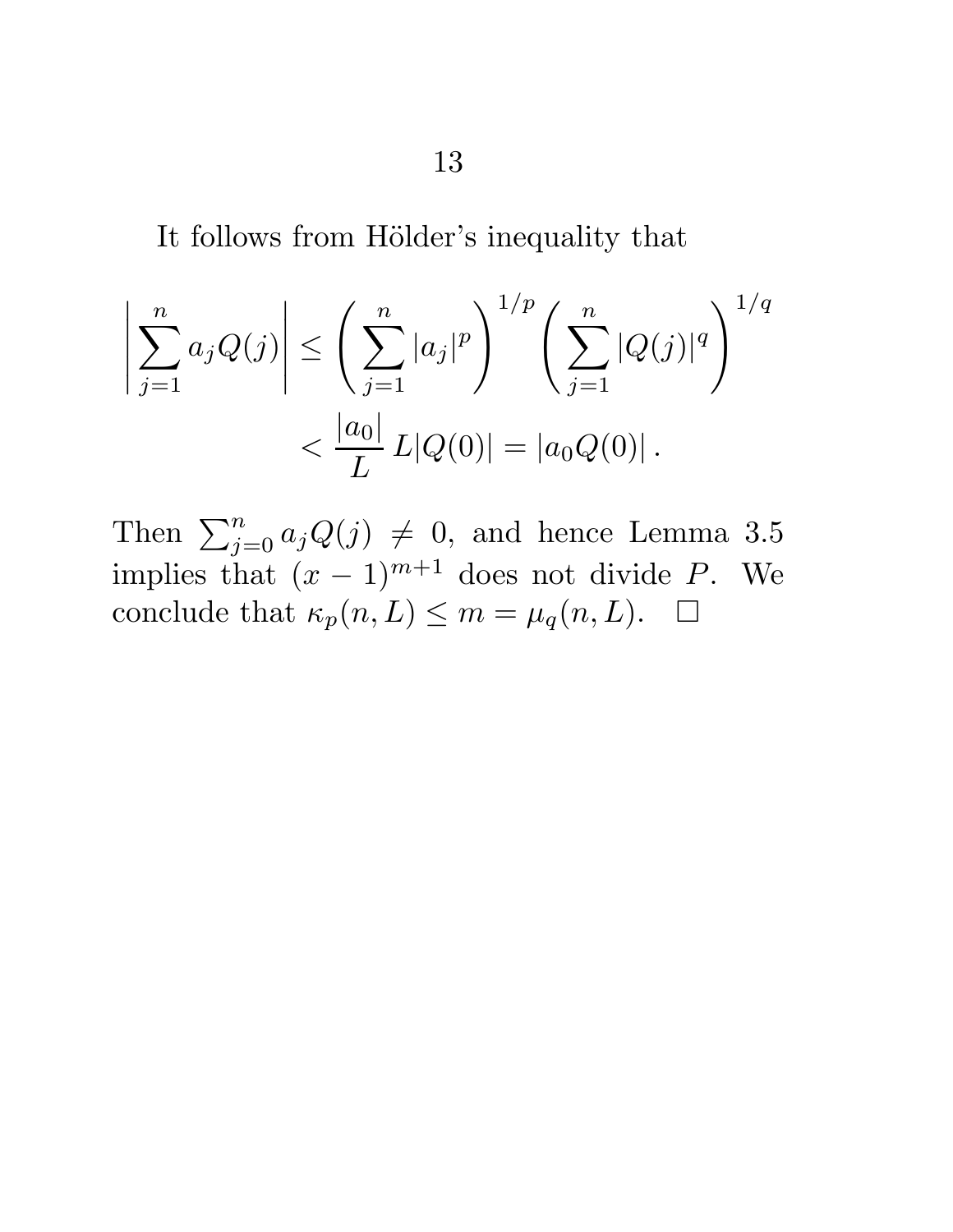# 4. Pseudo-Boolean Functions and the Multiplicity of the Zeros of Polynomials

A function  $f: \{-1, 1\}^n \to \mathbb{R}$  is called an *n*-bit pseudo-Boolean function.

In the context of the study of pseudo-Boolean functions in October, 2002, Mario Szegedy sent me the following question. "I know that there must exist a polynomial Q of degree  $n - \lfloor \sqrt{n} \rfloor$  such that

$$
\sum_{k=0}^{n} \binom{n}{k} |Q(k)| \le c|Q(0)|
$$

with an absolute constant  $c > 0$ , but I cannot give it explicitly. Can you give it explicitly by any chance?" A year later Robert Špalek  $[\text{\r{S}}-03]$ answered this question.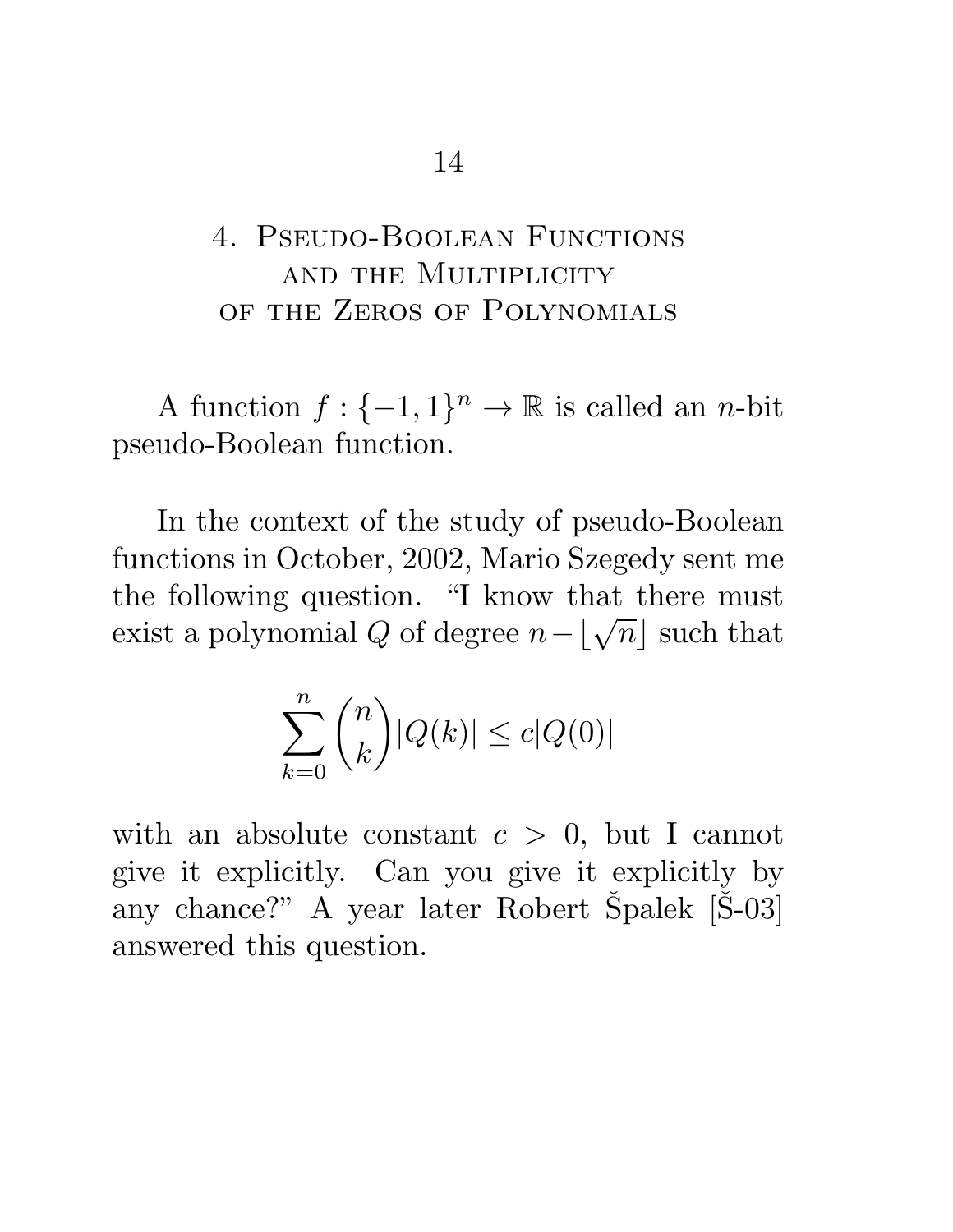Motivated by Špalek's result and the already mentioned Coppersmith-Rivlin inequality in [E-15b] we prove the following results.

Let  $D_n := \{0, 1, \ldots, n\}$ . Let  $m = \lfloor \frac{n}{n} \rfloor$ √  $\overline{n}$  and let  $S_n = \{j^2 : j \in D_m\} \cup \{2\}$  denote the set containing the squares up to  $n$  and the number 2.

Theorem 4.1. Any polynomial P of the form

$$
P(z) = \sum_{j=0}^{n} a_j z^j, \qquad a_j \in \mathbb{C},
$$

satisfying

$$
\frac{12|a_2|}{\binom{n}{2}} + \sum_{j \in S_n \setminus \{0,2\}} \frac{8|a_j|}{j\binom{n}{j}} < |a_0| \,,
$$

has at most  $n - \lfloor \sqrt{n} \rfloor - 1$  zeros at 1.

Note that in Theorem 4.1 there is no restriction on the coefficient  $a_j \in \mathbb{C}$  whenever  $j \in D_n \setminus S_n$ .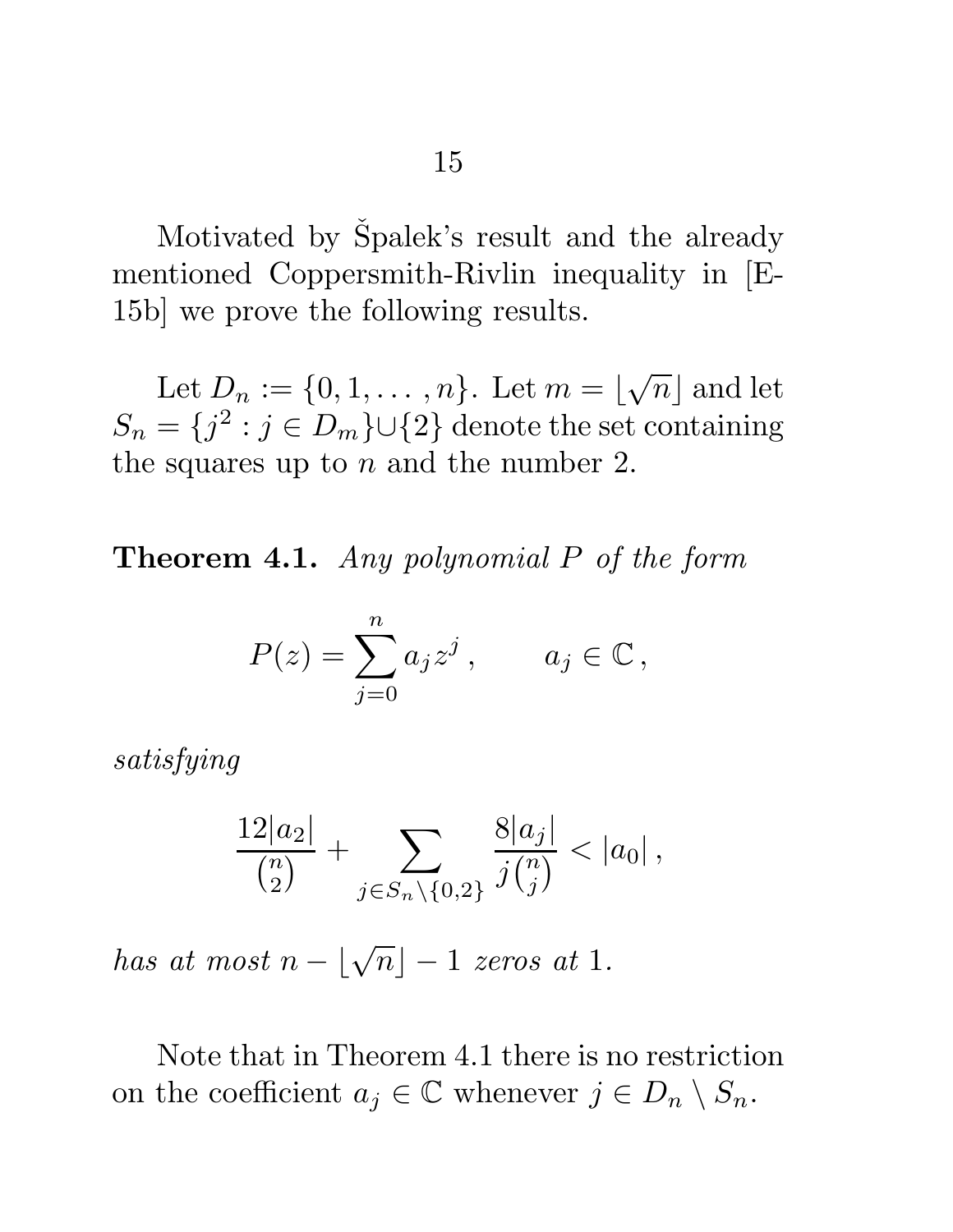**Theorem 4.2.** An absolute constant  $c_1 > 0$  exists such that every polynomial  $P$  of the form

$$
P(z) = \sum_{j=0}^{n} a_j z^j, \qquad a_j \in \mathbb{C},
$$

satisfying

$$
|a_0| = 1, \qquad |a_j| \le M^{-1} \binom{n}{j},
$$

$$
j=1,2,\ldots,n\,,
$$

with some  $2 \leq M \leq e^n$  has at most

$$
n - \lfloor c_1 \sqrt{n \log M} \rfloor
$$

zeros at 1.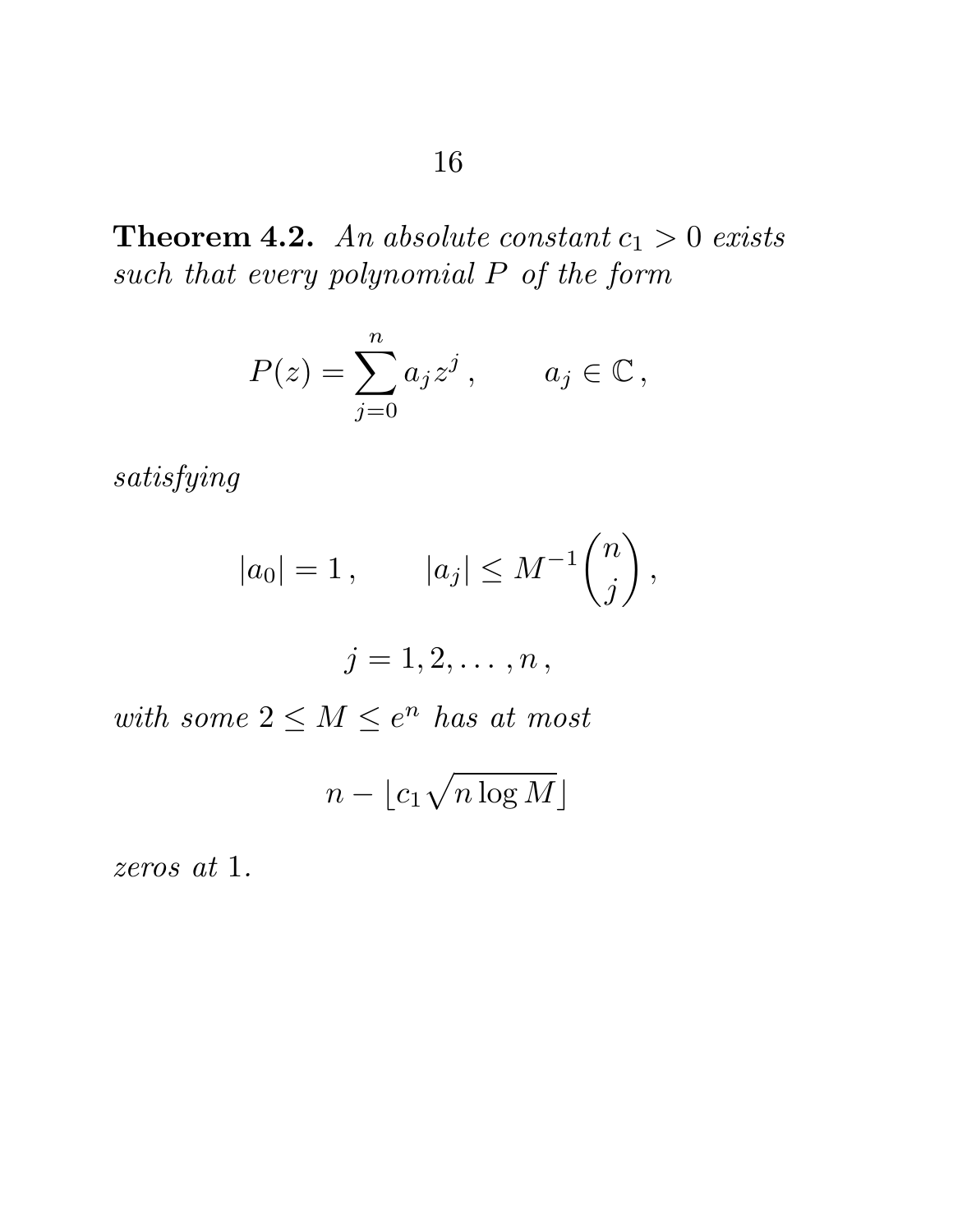Remark 4.3. Theorem 4.1 is essentially sharp in a rather strong sense. Using the basics of Chebyshev spaces (see Section 3.1, pages 92-100, in [B-95]), one can easily see that there is a polynomial P of the form

$$
P(z) = 1 + \sum_{j \in D_n \setminus S_n} a_j z^j, \qquad a_j \in \mathbb{C},
$$

having at least  $n - m - 1 = n - \lfloor \sqrt{n} \rfloor - 1$  zeros at 1.

Theorem 4.4. Let  $0 < m < \sqrt{n/2}$ . Every polynomial P of the form

$$
P(z) = \sum_{j=0}^{n} a_j z^j, \qquad a_j \in \mathbb{C},
$$

satisfying

$$
|a_0| = 1
$$
,  $|a_j| \le \frac{n - 2m^2}{n} {n \choose j}$ ,  
 $j = 1, 2, ..., n$ ,

has at most  $n - m$  zeros at 1.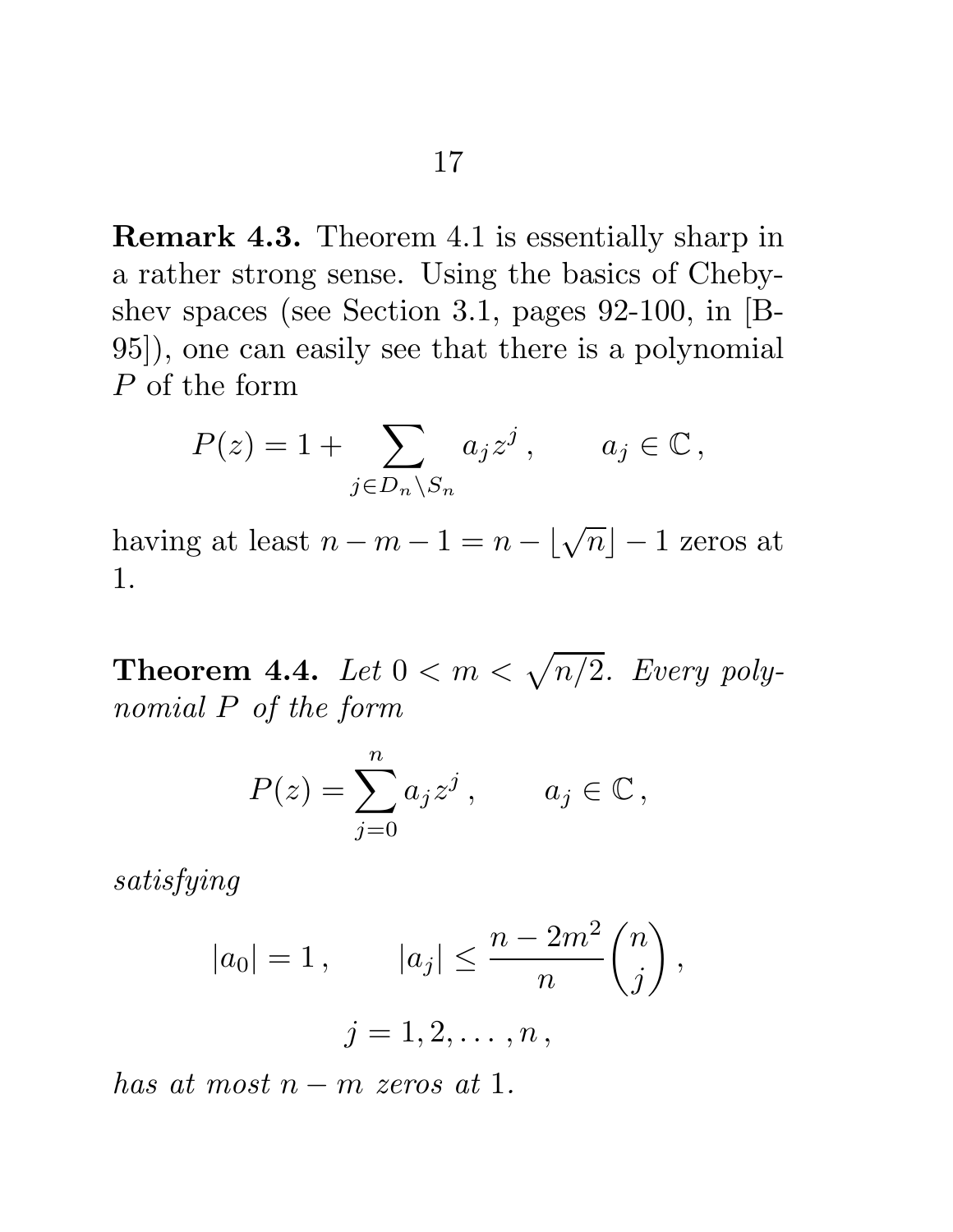## 5. Remarks and Problems

A question that we have not really considered in this paper is if there are examples of  $n, L$ , and p for which the values of  $\kappa_p(n, L)$  are significantly smaller if the coefficients are required to be rational (perhaps together with other restrictions). The same question may be raised about  $\mu_q(n,L)$ . As the conditions on the coefficients of the polynomials in Theorems 2.1 and 2.2 are homogeneous, assuming rational coefficients and integer coefficients lead to the same results. Three special classes of interest are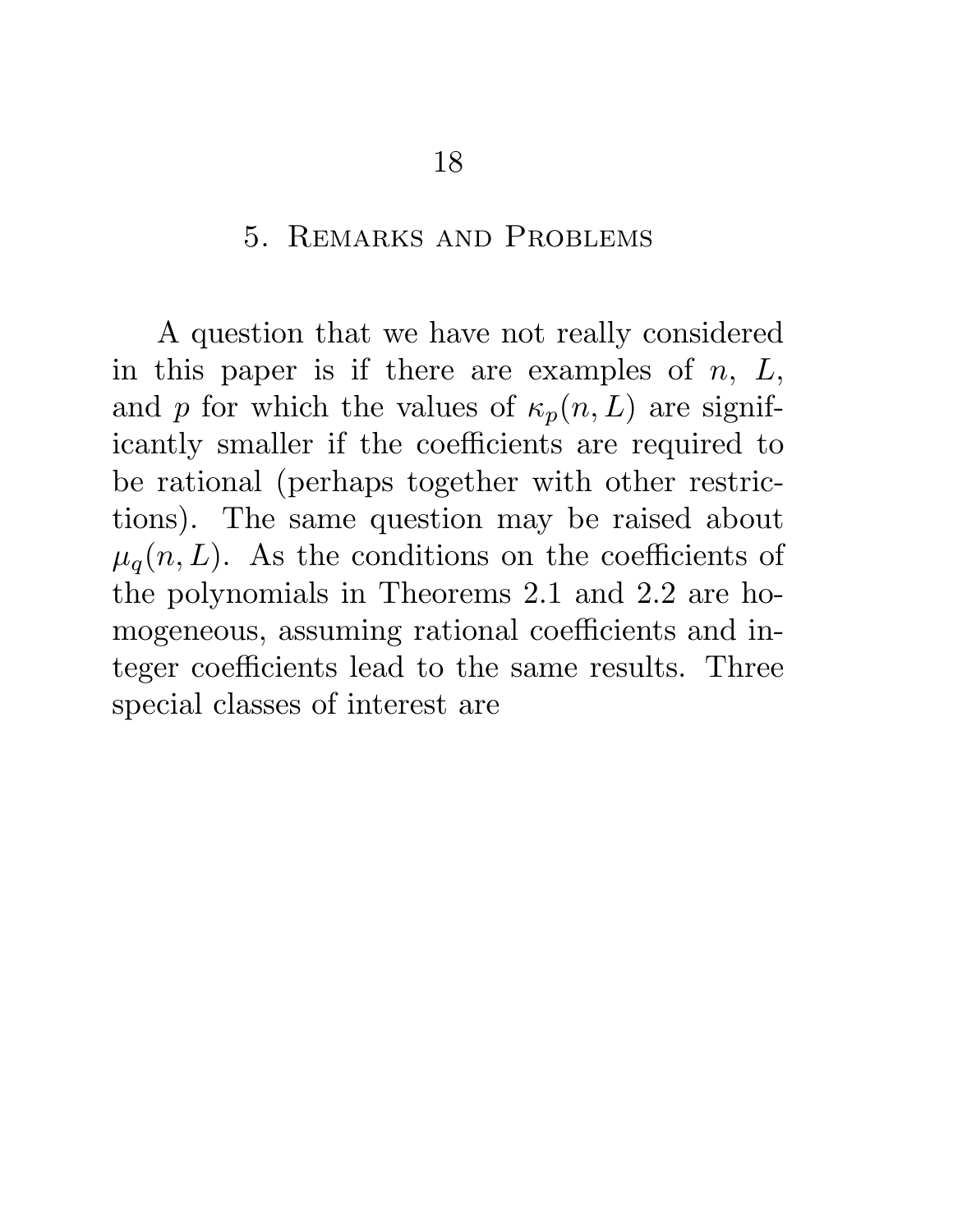$$
\mathcal{F}_n := \left\{ Q : Q(z) = \sum_{j=0}^n a_j z^j \,, a_j \in \{-1, 0, 1\} \right\} \,,
$$

$$
\mathcal{L}_n := \left\{ Q : Q(z) = \sum_{j=0}^n a_j z^j \,, \ a_j \in \{-1, 1\} \right\} \,,
$$

and

$$
\mathcal{K}_n
$$

$$
:= \left\{ Q : Q(z) = \sum_{j=0}^{n} a_j z^j , a_j \in \mathbb{C}, |a_j| = 1 \right\}.
$$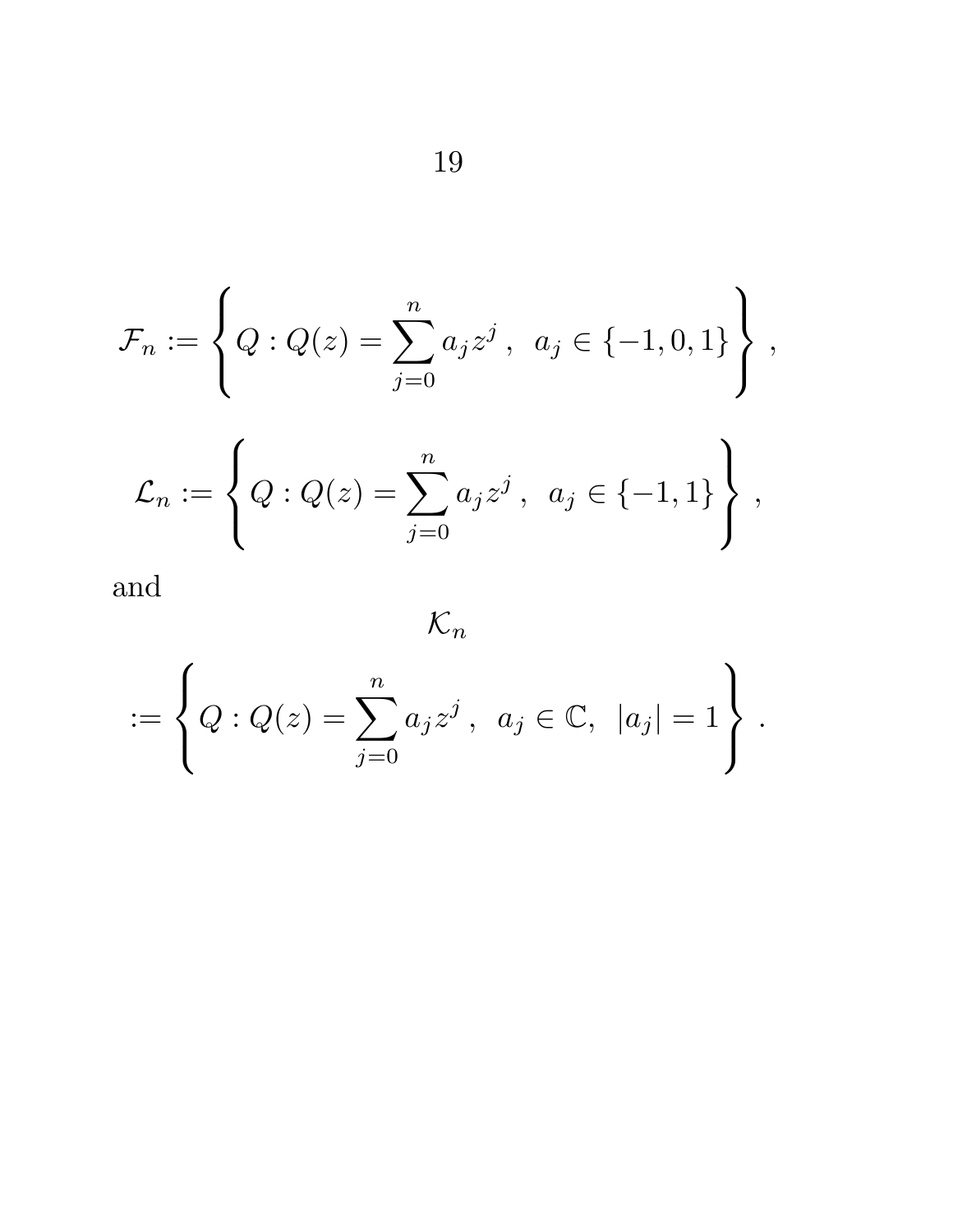The following three problems arise naturally.

Problem 5.1. How many zeros can a polynomial  $0 \not\equiv Q \in \mathcal{F}_n$  have at 1?

Problem 5.2. How many zeros can a polynomial  $Q \in \mathcal{L}_n$  have at 1?

Problem 5.3. How many zeros can a polynomial  $Q \in \mathcal{K}_n$  have at 1?

The case when  $p = \infty$  and  $L = 1$  in our Theorem 2.1 gives that every  $0 \not\equiv Q \in \mathcal{F}_n$ , every  $Q \in \mathcal{L}_n$ , and every  $Q \in \mathcal{K}_n$  can have at most  $cn^{1/2}$ zeros at 1 with an absolute constant  $c > 0$ , but one may expect better results by utilizing the additional pieces of information on their coefficients.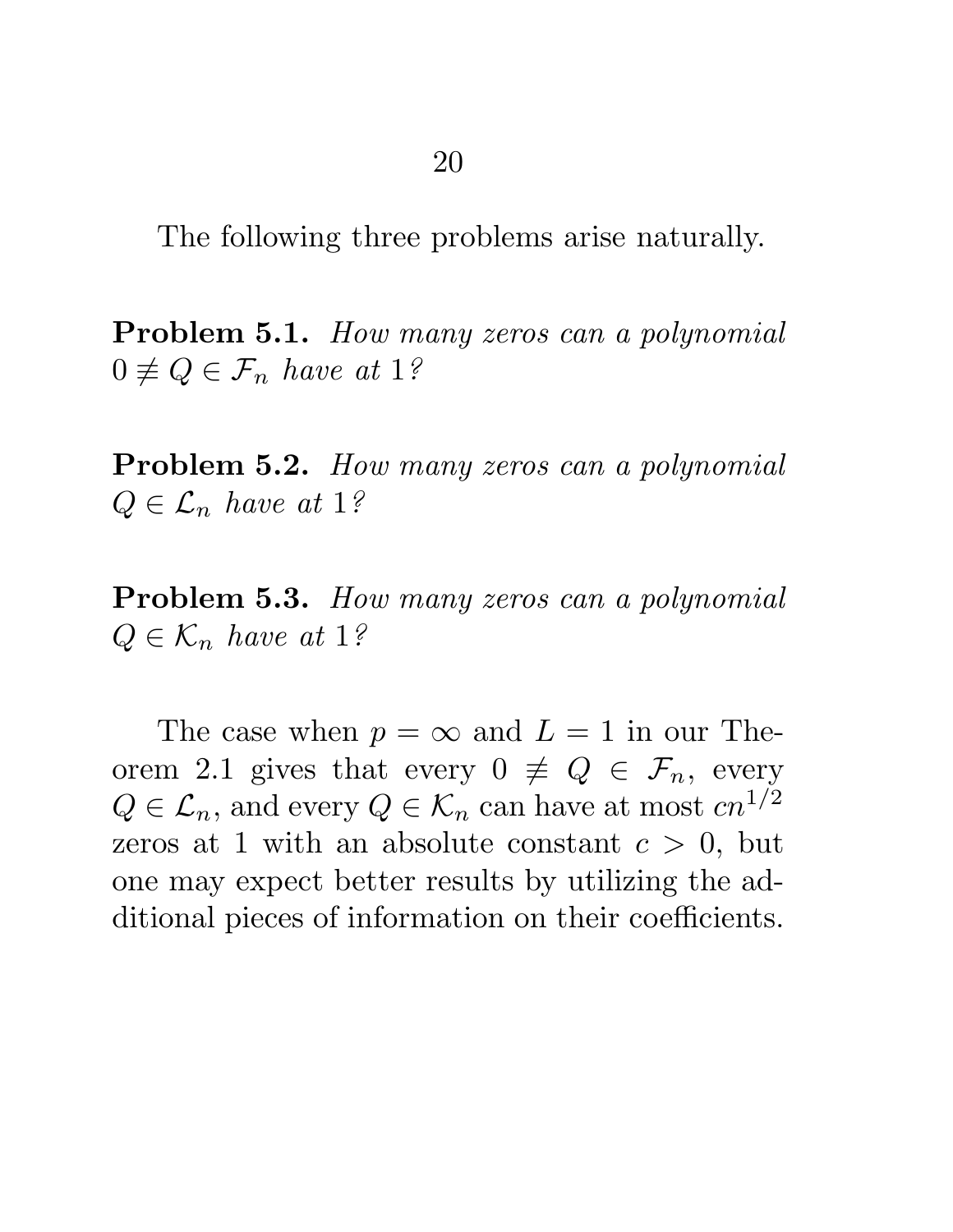It was observed in [B-99] that for every integer  $n \geq 2$  there is a  $Q \in \mathcal{F}_n$  having at least  $c(n/\log n)^{1/2}$  zeros at 1 with an absolute constant  $c > 0$ . This is a simple pigeon hole argument. However, as far as we know, closing the gap between  $cn^{1/2}$  and  $c(n/\log n)^{1/2}$  in Problem 5.1 is an open and most likely very difficult problem.

As far as Problem 5.2 is concerned, Boyd [B-97] showed that for  $n \geq 3$  every  $Q \in \mathcal{L}_n$  has at most

(5.1) 
$$
\frac{c(\log n)^2}{\log \log n}
$$

zeros at 1, and this is the best known upper bound even today. Boyd's proof is very clever and up to an application of the Prime Number Theorem is completely elementary. It is reasonable to conjecture that for  $n \geq 2$  every  $Q \in \mathcal{L}_n$  has at most  $c \log n$  zeros at 1. It is easy to see that for every integer  $n \geq 2$  there are  $Q_n \in \mathcal{L}_n$  with at least  $c \log n$  zeros at 1 with an absolute constant  $c > 0$ .